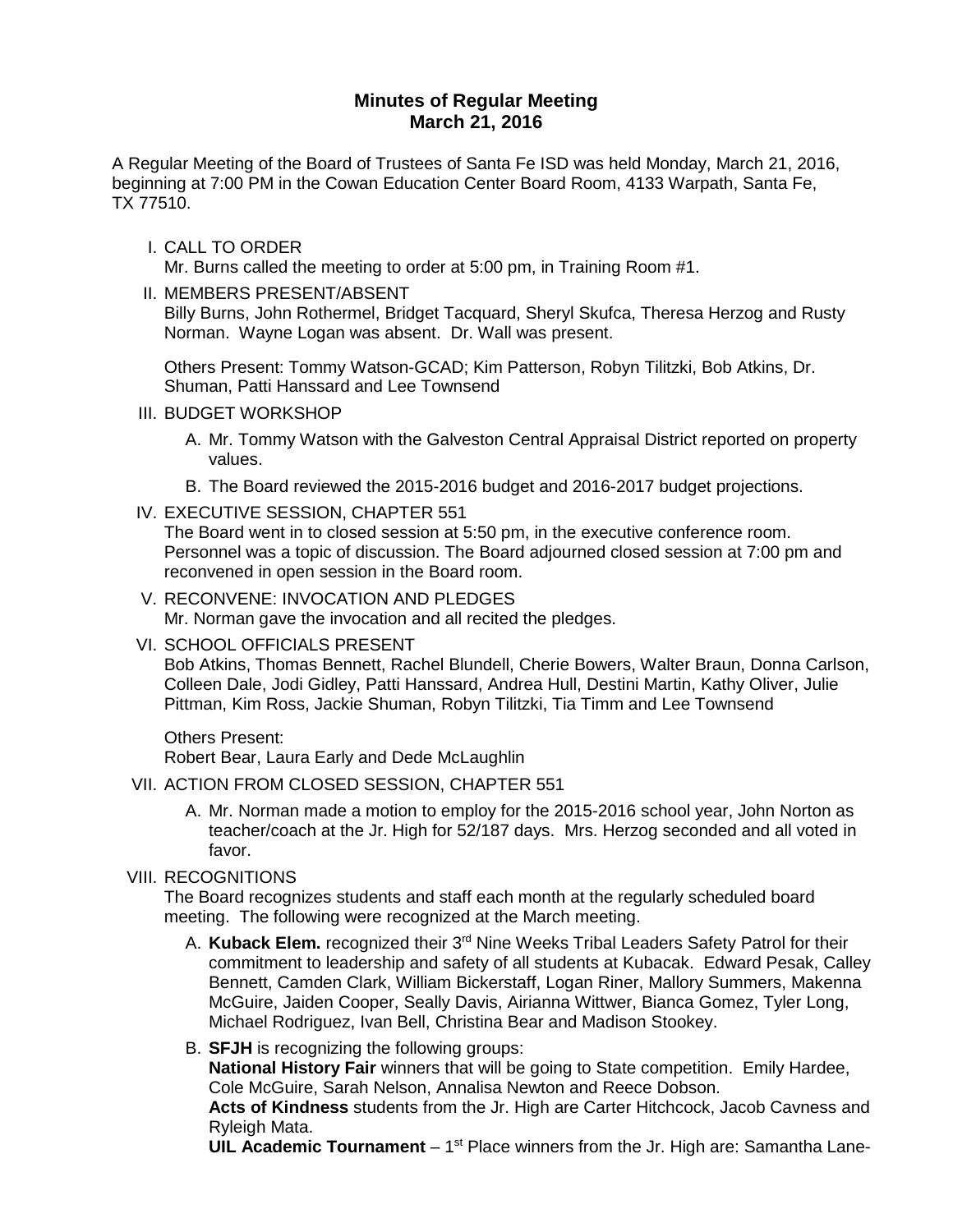$8<sup>th</sup>$  Grade Impromptu Speaking; Cade Albrecht –  $8<sup>th</sup>$  Grade Number Sense; Janelle Bowen –  $8<sup>th</sup>$  Grade Spelling and Sarah Birkmeyer –  $7<sup>th</sup>$  Grade Chess

C. **SFHS** is recognizing the following:

**Girls Powerlifting Team** – Regional Qualifiers are Sara Buffington, Cassie Whitmire Kyra Rost, Karenna Castro and Izamar Rico. State Qualifiers are Morgan Boody and Mykaylah Laza. Boy's State Qualifier is Kyler Gentry. Their coach is C.J. Cavness. **The Bowling Team** won District Champions and placed 4<sup>th</sup> at Regionals. K.C. Stewart, Coby Cruz, Michael Long, Chet Rich, Blaine Nelson, Andrew Wardrup, D.J. Hebert, Colton Zaleski, Terri Gilliam, Brant Barmore, Santos Cruz, Drew Murff, Cameron Laymance, Allie Baccinelli, Bailey Rose, Sara Zaro, Verity Latham and Demi Todaro. Their Coaches are Judy Wardrup and Perry Murff.

**HLS&R** 3D Art winner Faith Earley received premium status which gives her maximum scholarship for her artwork.

- D. **Special Presentation** Ms. Hanssard introduced an annual program developed by TASB to recognize a business, individual or other community organization that support public schools. Jodi Gidley presented a plaque to Valero for their generous donation to the Santa Fe Texas Education Foundation through their "Texas Open Benefits for Children Fund". The donation was the largest received by the foundation this year and was able to fund many projects district wide. Mrs. Gidley recognized Mrs. Marissa Werner and Mr. Billy Burns, employees of Valero for their efforts in nominating SFISD for this donation.
- E. **Employees of the Month** RJW-Amy Bouse; Kubacak-Dede McLaughlin; Jr. High-Lyndi Carney; H.S.-Thomas Bennett; Transportation-Thomas Clement; Maintenance-Gary Gray; Custodial-Aleida Benavides; Nutrition-Blanca Medrano; and Admin-Tia Timm
- IX. PUBLIC FORUM

No one addressed the Board.

- X. INFORMATION ITEMS
	- A. The Board reviewed monthly reports on personnel, child nutrition, tax collection, technology, transportation, finance, police department, maintenance, grants and campuses.
	- B. Ms. Hanssard updated the Board on the TASB Employee Engagement Survey. The survey results will be released in April.
	- C. Mr. Atkins updated the Board on projects that were completed or began during Spring Break.

#### XI. CONSENT AGENDA

Mr. Norman made a motion to approve the following consent agenda items as presented. Mrs. Tacquard seconded and all voted in favor.

- A. Minutes of February 15, 2016
- B. Accounts Payable \$720,591.45
- C. Budget Amendment #6
- D. MOU with Galveston County Health District
- E. IMA and TEKS Certification 2016-2017
- F. Textbook Donation
- XII. REGULAR AGENDA
	- A. Mr. Norman made a motion to accept the donations of \$11,000.00 from January and February. Mrs. Herzog seconded and all voted in favor.
	- B. Mr. Norman made a motion to approve the contract with Stanley Equipment for the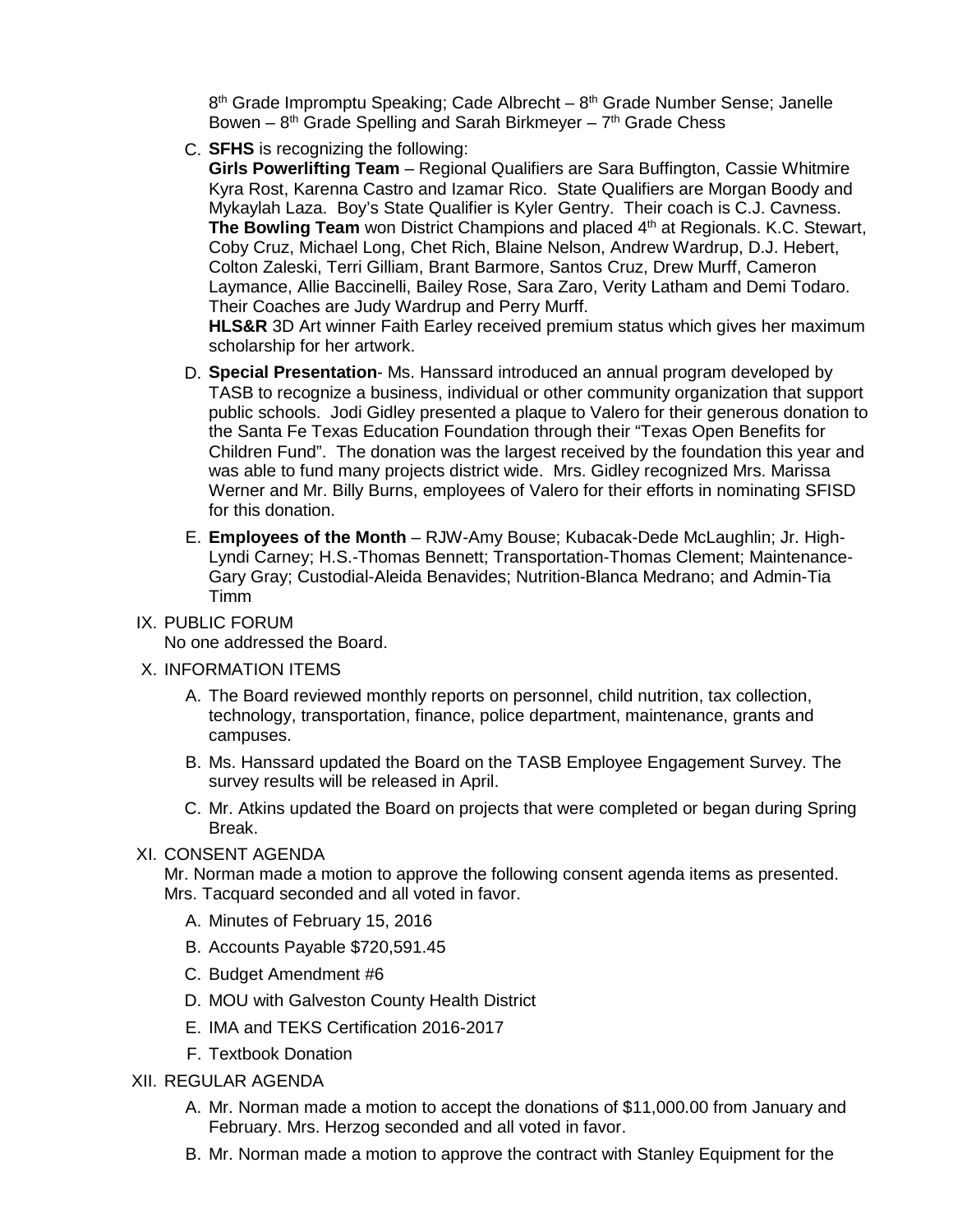installation of the temporary parking lot at RJ Wollam not to exceed \$47,700.00. Mr. Rothermel seconded and all voted in favor.

- C. Mrs. Tacquard made a motion to approve the contract with Wildcat Manufacturing and Fitness for the construction and installation of lockers for athletics not to exceed \$100,000.00. Mr. Rothermel seconded and all voted in favor.
- D. Mr. Norman made a motion to approve the contract with SBWV Architects to provide architectural plans and construction for an additional serving line at the High School, not to exceed \$27,200.00. Mrs. Herzog seconded and all voted in favor.
- E. Mrs. Herzog made a motion to approve the annual service agreement contract with Schneider Electric for a price not to exceed \$26,246.00. Mr. Norman seconded and all voted in favor.
- F. Mr. Norman made a motion to resolve April 27, 2016, as Administrative Professionals' Day in Santa Fe ISD. Mr. Rothermel seconded and all voted in favor.
- G. Mr. Norman made a motion to resolve April 10-18, 2016 as National Library Week in Santa Fe ISD. Mr. Rothermel seconded and all voted in favor.
- H. Mrs. Herzog made a motion to resolve April 18-22, 2016 as National Public School Volunteer Week in Santa Fe ISD. Mrs. Tacquard seconded and all voted in favor.
- I. Mrs. Herzog made a motion to a approve Policy Update 104 as presented. Mr. Norman seconded and all voted in favor.
- J. Mr. Norman made a motion to approve the 2016-2017 Santa Fe ISD Calendar "A" as submitted by DEIC. Mr. Rothermel seconded and all voted in favor.
- K. Mr. Norman made a motion to approve the IDEA-B fund expenditure with Harris County Department of Education for the educational placement of two special needs students at ABC West for the remainder of the 2015-2016 school year, not to exceed \$31,000.00. Mrs. Herzog seconded and all voted in favor.

#### XIII. BOARD COMMUNICATION

Ms. Hanssard

• Provided the Board with a list of upcoming events. Reminded everyone of the Galveston Co. Fair & Rodeo and hoped to see continued support for the Ag students. Thanked Mr. Bear for exhibit honoring the Tribal Belles at the Old School Museum.

## Mrs. Townsend

- Wished everyone a great week.
- Mrs. Skufca
- Welcomed everyone back from Spring Break. Thanked everyone for all they do. Dr. Shuman

• Congratulated the Principal's on all their hard work in preparing for upcoming testing. Mrs. Tacquard

- Thanked Chief Braun and Mrs. Martin for the new car rider route to drop off of students at Kubacak. It is working great.
- Mr. Rothermel
	- Commented that he hoped everyone had a great Spring Break. Wished the girls soccer team good luck in their post season play. Wished everyone a Happy Easter.

# Mrs. Herzog

• Wished everyone a great week

Mr. Norman

- Appreciate everyone's hard work. Encouraged everyone to attend the GCF&R as there are a lot of Santa Fe students who participate and are doing great things.
- Mr. Burns
	- Thanked everyone for all they do for the district and it shows in all of the students being recognized each month. Thanked Mr. Bear for all he does for the museum.